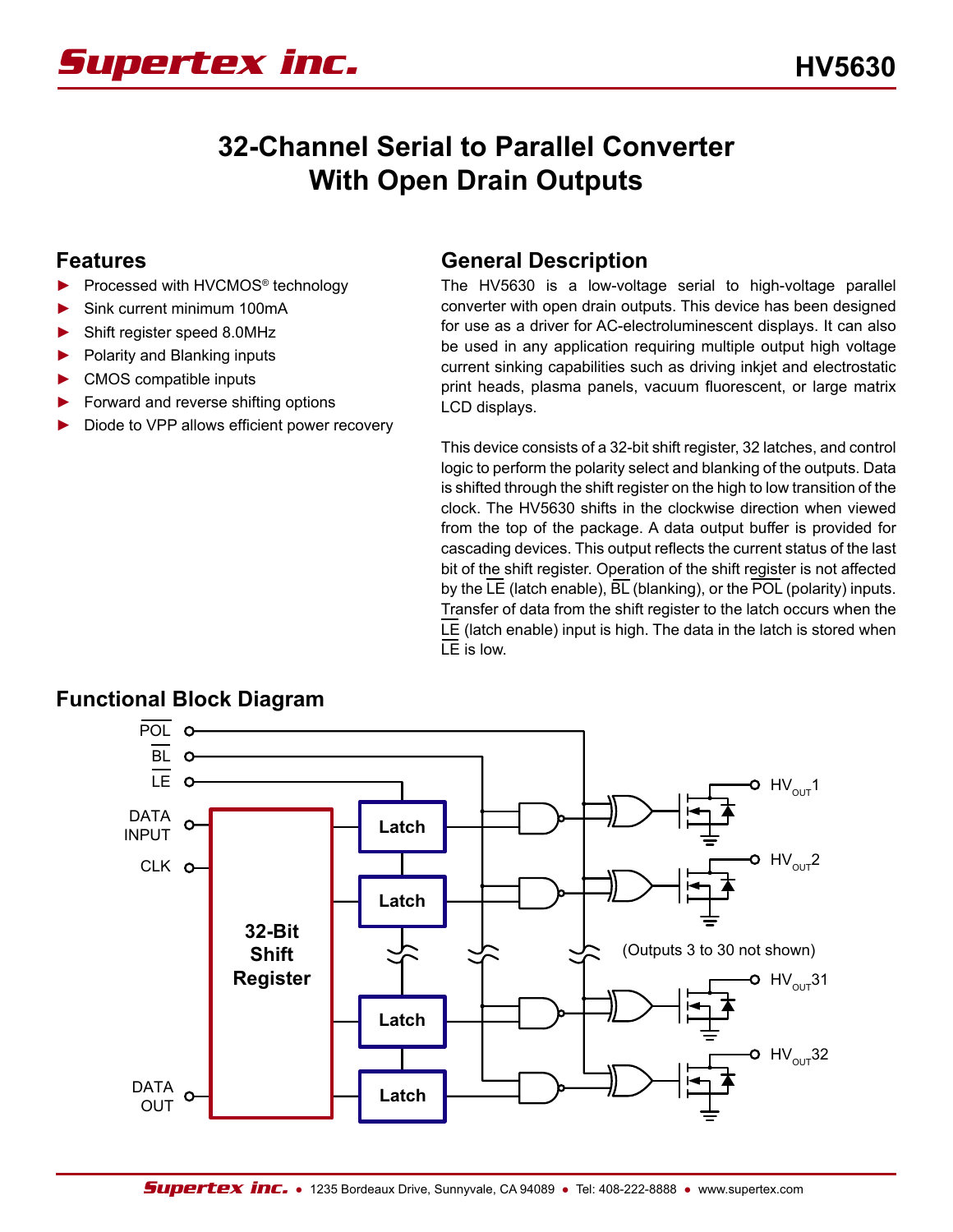### **Ordering Information**

|               | <b>Package Option</b>                                                                  |
|---------------|----------------------------------------------------------------------------------------|
|               | 44-Lead Quad                                                                           |
| <b>Device</b> | <b>Plastic Chip Carrier</b><br>.653x.653in body<br>.180in height (max)<br>.050in pitch |
| HV5630        | <b>HV5630PJ-G</b>                                                                      |



*-G indicates package is RoHS compliant ('Green')*

### **Absolute Maximum Ratings**

| <b>Parameter</b>                                | Value                                                |
|-------------------------------------------------|------------------------------------------------------|
| Supply voltage, $V_{\text{nn}}$ <sup>1</sup>    | $-0.5V$ to $+15V$                                    |
| Output voltage, $V_{\text{pp}}$ <sup>1</sup>    | $-0.5V$ to $+315V$                                   |
| Logic input levels <sup>1</sup>                 | -0.5V to $V_{DD}$ +0.5V                              |
| Ground current <sup>2</sup>                     | 1.5A                                                 |
| Continuous total power dissipation <sup>3</sup> | 1200mW                                               |
| Operating temperature range                     | -40 $\mathrm{^{\circ}C}$ to +85 $\mathrm{^{\circ}C}$ |
| Storage temperature range                       | -65 <sup>o</sup> C to +150 <sup>o</sup> C            |

*Absolute Maximum Ratings are those values beyond which damage to the device may occur. Functional operation under these conditions is not implied. Continuous operation of the device at the absolute rating level may affect device reliability. All voltages are referenced to device ground.*

#### *Notes:*

- 
- *1.* All voltages are referenced to V<sub>ss</sub><br>2. Duty cycle is limited by the total power dissipated in the package
- *3. For operation above 25°C ambient derate linearly to maximum operating temperature at 20mW/°C.*

#### **Pin Configuration**





**44-Lead PLCC (PJ)**

*Package may or may not include the following marks: Si or*

### **Recommended Operating Conditions**

| <b>Symbol</b>                  | <b>Parameter</b>               | Min                      | <b>Max</b> | <b>Units</b> | <b>Conditions</b> |
|--------------------------------|--------------------------------|--------------------------|------------|--------------|-------------------|
| $V_{DD}$                       | Logic voltage supply           | 10.8                     | 13.2       | ٧            | ---               |
| $HV_{OUT}$                     | High voltage output            | $-0.3$                   | $+300$     | ٧            | $- - -$           |
| $V_{\scriptscriptstyle\rm IH}$ | Input high voltage             | $V_{DD} - 2.0$           | $V_{DD}$   | ٧            | $- - -$           |
| $V_{IL}$                       | Input low voltage              | 0                        | 2.0        | ٧            | $- - -$           |
| 'CLK                           | Clock frequency                | $\overline{\phantom{a}}$ | 8.0        | <b>MHz</b>   | $---$             |
| т<br>$\mathbf{A}$              | Operating free-air temperature | -40                      | $+85$      | $\rm ^{O}C$  | $---$             |

#### **Power-Up Sequence**

#### *Power-up sequence should be the following:*

- 1. Connect ground
- 2. Apply  $V_{DD}$
- 3. Set all inputs to a known state

*Power-down sequence should be the reverse of the above.*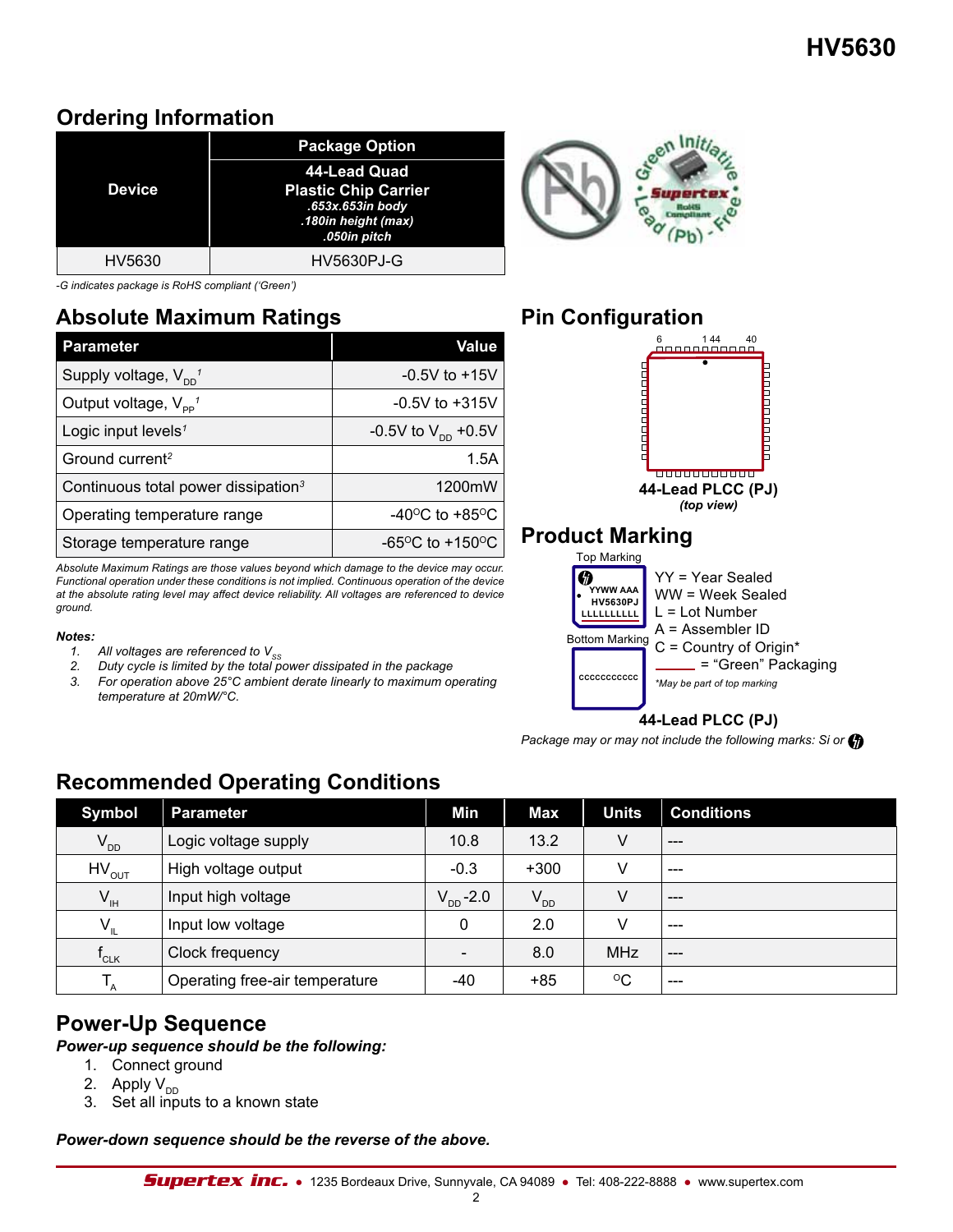#### **Electrical Characteristics** *(over recommended operating conditions unless otherwise noted)* **DC Characteristics**

| Sym                            | <b>Parameter</b>                           | Min                   | Max                      | <b>Units</b> | <b>Conditions</b>                  |                                         |
|--------------------------------|--------------------------------------------|-----------------------|--------------------------|--------------|------------------------------------|-----------------------------------------|
| $I_{DD}$                       | $V_{\text{DD}}$ supply current             |                       |                          | 15           | mA                                 | $f_{CJK}$ = 8.0MHz, $F_{DATA}$ = 4.0MHz |
| $I_{DDQ}$                      | $V_{\text{nn}}$ supply current (quiescent) |                       |                          | 100          | μA                                 | $V_{in} = 0V$                           |
| $IO(OFF)$                      | Off state output current                   |                       | 10                       | μA           | All outputs high, all SWS parallel |                                         |
| $\mathbf{I}_{\text{IH}}$       | High-level logic input current             |                       | 1.0                      | μA           | $V_{\text{H}} = V_{\text{DD}}$     |                                         |
| $I_{\scriptscriptstyle\rm IL}$ | Low-level logic input current              |                       | $-1.0$                   | μA           | $V_{\parallel} = 0V$               |                                         |
| $\mathsf{V}_{\mathsf{OH}}$     | High-level output data out                 | $V_{\text{DD}}$ -1.0V | $\overline{\phantom{a}}$ | V            | $I_{\text{DOUT}}$ = -100µA         |                                         |
|                                |                                            | $HV_{OUT}$            |                          | 15           | $\vee$                             | $= +100mA$<br>$I_{HVOUT}$               |
| $V_{OL}$                       | Low-level output voltage                   | <b>DATA OUT</b>       |                          | 1.0          | $\vee$                             | $I_{DOUT}$ = +100µA                     |
| $V_{\rm oc}$                   | $HV_{OUT}$ clamp voltage                   |                       | $-1.5$                   | V            | $= -100mA$<br>$I_{\Omega}$         |                                         |

## **AC Characteristics**  $(V_{op} = 12V, T_c = 25^{\circ}C)$

| Sym                                          | <b>Parameter</b>                     | Min                      | Max                      | <b>Units</b> | <b>Conditions</b>                    |
|----------------------------------------------|--------------------------------------|--------------------------|--------------------------|--------------|--------------------------------------|
| $\mathsf{f}_{\mathsf{CLK}}^{}$               | Clock frequency                      |                          | 8.0                      | <b>MHz</b>   | ---                                  |
| $t_{w}$                                      | Clock width, high or low             | 62                       | $\overline{\phantom{a}}$ | ns           | ---                                  |
| $\mathfrak{t}_{\text{su}}$                   | Data set-up time before CLK falls    | 25                       | $\overline{\phantom{a}}$ | ns           | $---$                                |
| $t_{\scriptscriptstyle\rm H}$                | Data hold time after CLK falls       | 10                       | $\overline{\phantom{a}}$ | ns           | ---                                  |
| $\mathfrak{t}_{_{\sf ON}}$                   | Turn-on time, $HV_{OUT}$ from enable | $\overline{\phantom{a}}$ | 500                      | ns           | $R_i = 2.0 K\Omega$ to $V_{pp}$ max. |
| $\mathfrak{t}_{_{\sf DHL}}$                  | Delay time clock to data high to low |                          | 100                      | ns           | $C_i = 15pF$                         |
| $\mathfrak{t}_{\scriptscriptstyle{\sf DLH}}$ | Delay time clock to data low to high | $\overline{\phantom{0}}$ | 100                      | ns           | $C_i = 15pF$                         |
| $\mathfrak{t}_{\text{\tiny{DLE}}}$           | Delay time clock to LE low to high   | 50                       | $\overline{\phantom{a}}$ | ns           | $---$                                |
| $t_{\text{WLE}}$                             | Width of $LE$ pulse                  | 50                       | $\overline{\phantom{a}}$ | ns           | ---                                  |
| $\mathfrak{t}_{\texttt{SLE}}$                | LE setup time before clock falls     | 50                       | $\overline{\phantom{a}}$ | ns           | ---                                  |

## **Input and Output Equivalent Circuits**

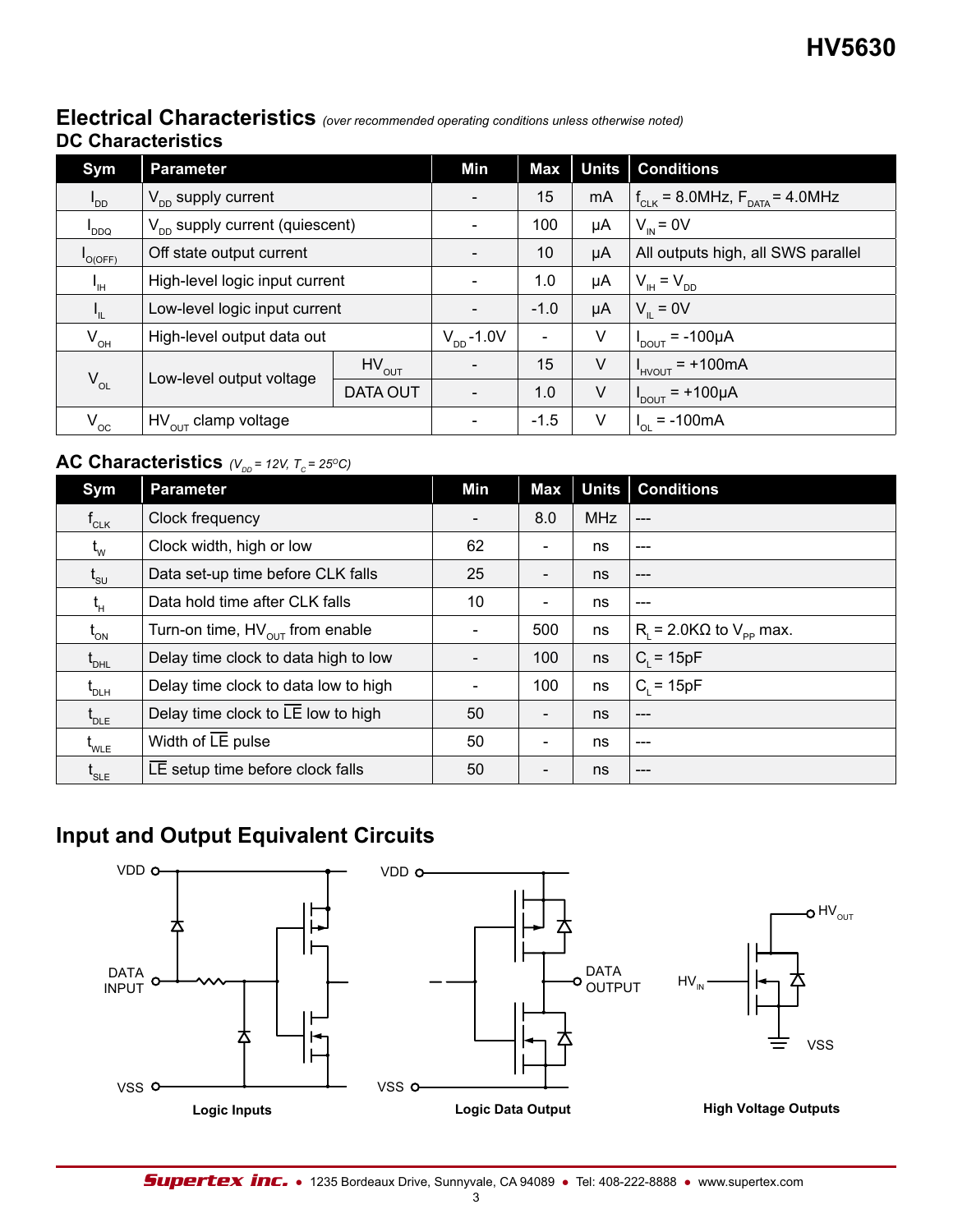## **HV5630**



### **Switching Waveforms**

#### **Functional Table**

|                           |             |              | <b>Inputs</b> |           |            | <b>Outputs</b> |                                                                    |                                        |                             |         |  |
|---------------------------|-------------|--------------|---------------|-----------|------------|----------------|--------------------------------------------------------------------|----------------------------------------|-----------------------------|---------|--|
| <b>Function</b>           | <b>Data</b> | <b>CLK</b>   | LE            | <b>BL</b> | <b>POL</b> |                | <b>Shift Reg</b>                                                   |                                        | <b>HV Outputs</b>           |         |  |
|                           |             |              |               |           |            | 1              | 232                                                                | $\mathbf 1$                            | 232                         | $\ast$  |  |
| All on                    | X           | X            | X             | L         | L          | $\star$        | $*$ $*$<br>$\cdots$                                                | On                                     | OnOn                        | $\star$ |  |
| All off                   | X           | X            | X             | L         | H          | $\star$        | $\star$ $\star$<br>$\cdots$                                        | Off                                    | OffOff                      | $\star$ |  |
| Invert mode               | X           | X            | L             | H         | L          | $\star$        | $\overline{ }$<br>$\overline{}$<br>$*$ $*$<br>$\cdots$<br>$\cdots$ |                                        |                             | $\star$ |  |
| Load S/R                  | H or L      | $\downarrow$ | L             | H         | H          | H or L         | $\star$ $\star$<br>$\cdots$                                        | $\star$<br>$\star$ $\star$<br>$\cdots$ |                             | $\star$ |  |
| Load latches              | X           | H or L       | ↑             | H         | H          | $\star$        | $*$ $*$<br>$\cdots$                                                | $\star$                                | $\star$ $\star$<br>$\cdots$ | $\star$ |  |
|                           | X           | H or L       | ↑             | H         | L          | $\star$        | $\star$ $\star$<br>$\cdots$                                        | $\overline{\phantom{1}}$               | $\overline{}$<br>$\cdots$   | $\star$ |  |
| Transparent latch<br>mode | L           | ↓            | H             | H         | H          |                | $\star$ $\star$<br>$\cdots$                                        | Off                                    | $\star$ $\star$<br>$\cdots$ | $\star$ |  |
|                           | H           | ↓            | H             | H         | H          | H              | $\star$ $\star$<br>$\cdots$                                        | On                                     | $\star$ $\star$<br>$\cdots$ | $\star$ |  |

#### *Notes:*

*H = high level, L = low level, X = irrelevant, ↓ = high-to-low transition, ↑ = low-to-high transistion.*

*\* dependent on previous stage's state before the last CLK ↓ or last LE high.*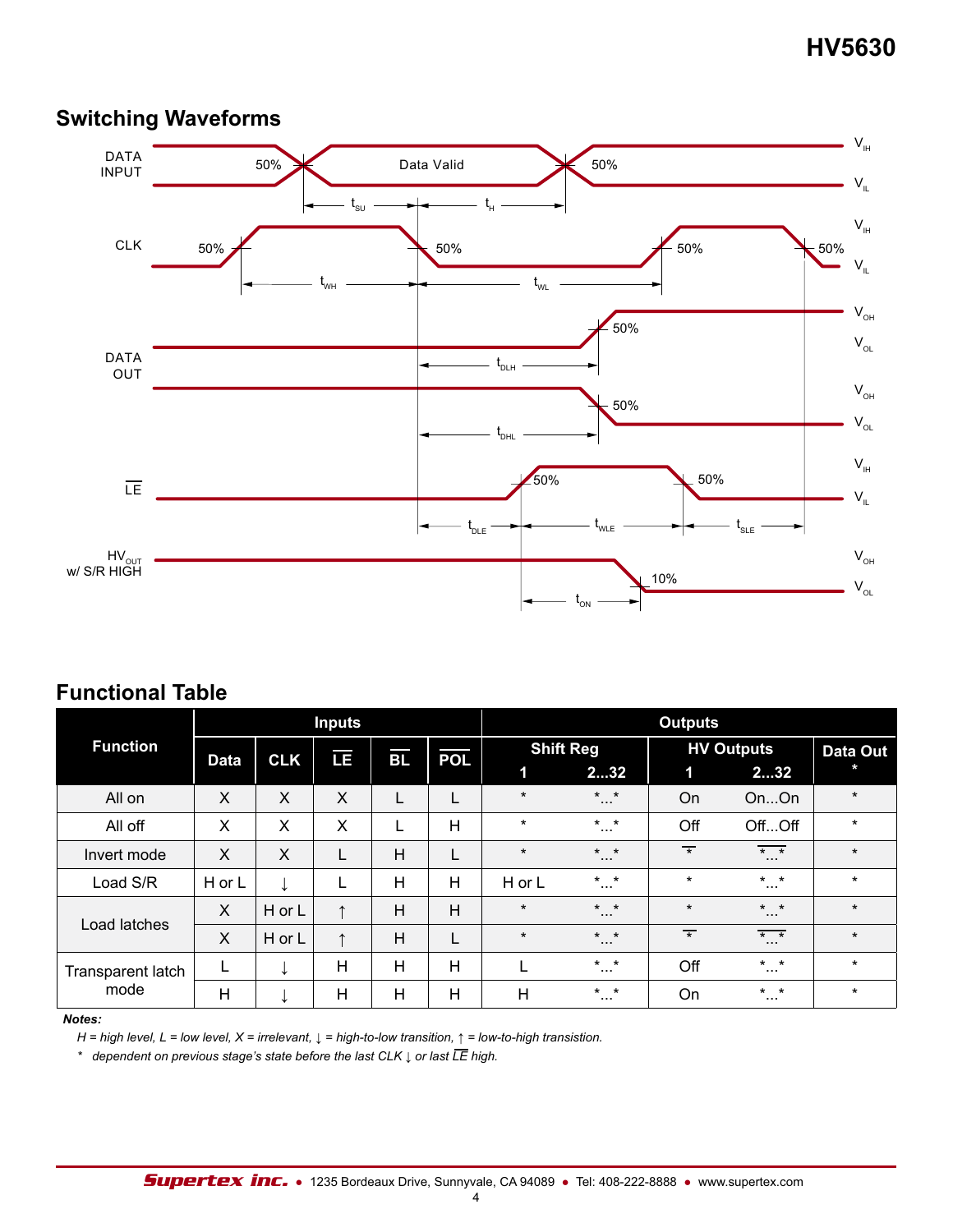### **HV5630**

## **44-Lead PLCC Pin Assignment (PJ)**

| Pin          | <b>Function</b>                        | <b>Description</b>                                                                                         |
|--------------|----------------------------------------|------------------------------------------------------------------------------------------------------------|
| $\mathbf{1}$ | $HV_{OUT}17$                           |                                                                                                            |
| $\sqrt{2}$   | $HV_{OUT}16$                           |                                                                                                            |
| 3            | $HV_{OUT}15$                           |                                                                                                            |
| 4            | $HV_{OUT}$ 14                          |                                                                                                            |
| 5            | $HV_{OUT}13$                           |                                                                                                            |
| 6            | $HV_{OUT}12$                           |                                                                                                            |
| $\sqrt{7}$   | $HV_{OUT}$ 11                          |                                                                                                            |
| $\,8\,$      | $HV_{OUT}10$                           |                                                                                                            |
| $9\,$        | $HV_{OUT}9$                            | High voltage outputs.                                                                                      |
| 10           | $\mathsf{HV}_{\mathsf{OUT}}\mathsf{8}$ |                                                                                                            |
| 11           | $HV_{OUT}Z$                            |                                                                                                            |
| 12           | $HV_{OUT}$ 6                           |                                                                                                            |
| 13           | $HV_{OUT}5$                            |                                                                                                            |
| 14           | $HV_{OUT}4$                            |                                                                                                            |
| 15           | $HV_{OUT}3$                            |                                                                                                            |
| 16           | $HV_{OUT}2$                            |                                                                                                            |
| 17           | $HV_{OUT}1$                            |                                                                                                            |
| 18           | DATA OUT                               | Data output pin.                                                                                           |
| 19           | N/C                                    |                                                                                                            |
| 20           | N/C                                    | No internal connection.                                                                                    |
| 21           | N/C                                    |                                                                                                            |
| 22           | POL                                    | Inverts the polarity of the $HV_{OUT}$ pins                                                                |
| 23           | <b>CLK</b>                             | Clock pin, shift registers shift data on falling edge of input clock.                                      |
| 24           | <b>VSS</b>                             | Reference voltage, usually ground.                                                                         |
| 25           | <b>VDD</b>                             | Logic supply voltage.                                                                                      |
| 26           | ΙE                                     | Latch enable pin, data is shifted from shift register to latches on logic input high.                      |
| 27           | <b>DATA IN</b>                         | Data input pin.                                                                                            |
| 28           | $\overline{BL}$                        | Blanking pin sets all $HV_{OUT}$ pins low or high depending upon state of polarity.<br>See function table. |
| 29           | N/C                                    | No internal connection.                                                                                    |
| $30\,$       | $HV_{OUT}32$                           |                                                                                                            |
| 31           | $HV_{OUT}31$                           |                                                                                                            |
| 32           | $HV_{OUT}30$                           |                                                                                                            |
| 33           | $HV_{OUT}$ 29                          |                                                                                                            |
| 34           | $HV_{OUT}28$                           |                                                                                                            |
| 35           | $HV_{OUT}27$                           |                                                                                                            |
| 36           | $HV_{OUT}26$                           |                                                                                                            |
| 37           | $HV_{OUT}25$                           | High voltage outputs.                                                                                      |
| 38           | $HV_{OUT}$ 24                          |                                                                                                            |
| 39           | $HV_{OUT}$ 23                          |                                                                                                            |
| 40           | $HV_{OUT}$ 22                          |                                                                                                            |
| 41           | $HV_{OUT}$ 21                          |                                                                                                            |
| 42           | $HV_{OUT}$ 20                          |                                                                                                            |
| 43           | $HV_{OUT}19$                           |                                                                                                            |
| 44           | $HV_{OUT}18$                           |                                                                                                            |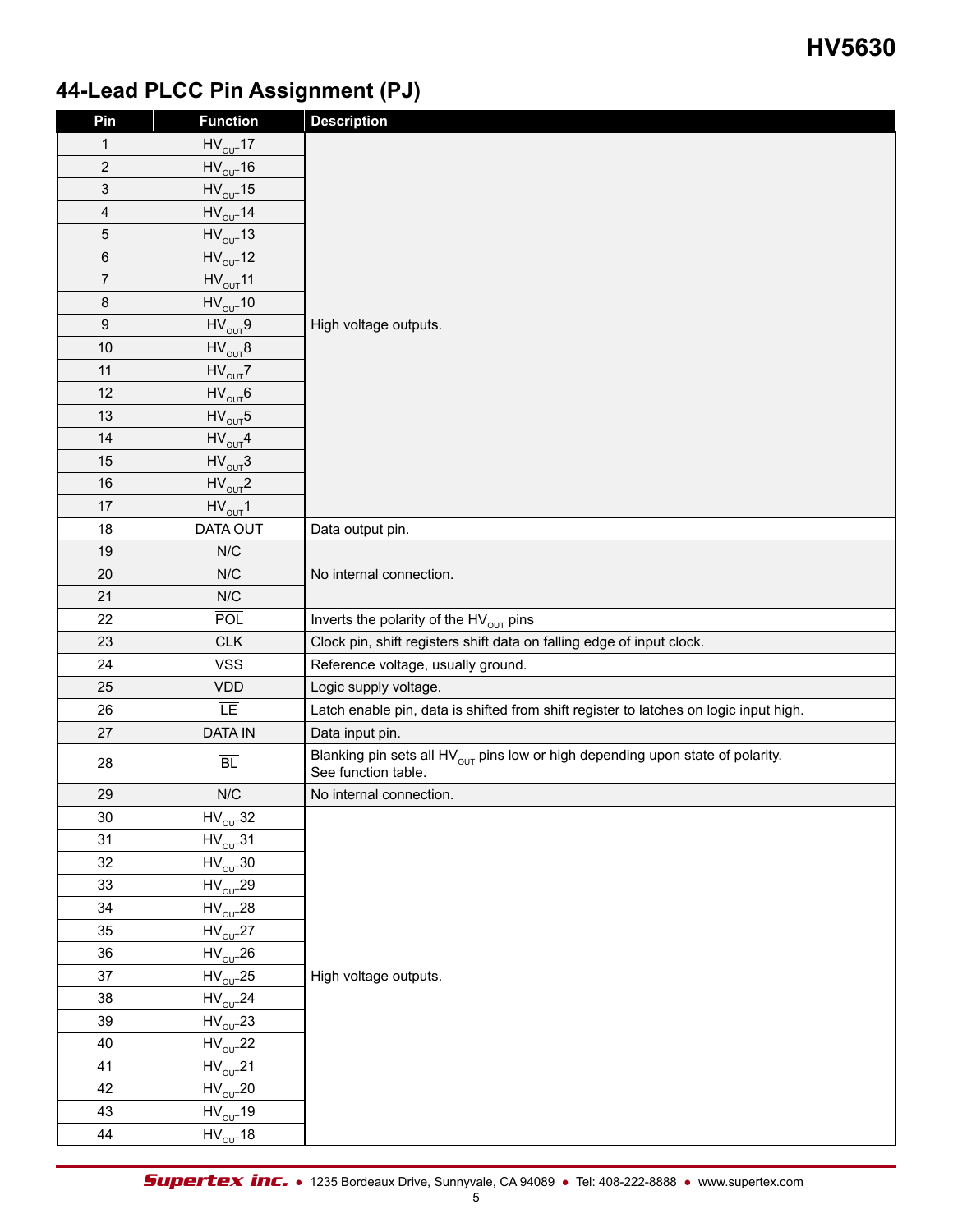

#### **44-Lead PLCC Package Outline (PJ)** *.653x.653in body, .180in height (max), .050in pitch*

#### *Notes:*

- *1. A Pin 1 identifier must be located in the index area indicated. The Pin 1 identifier can be: a molded mark/identifier; an embedded metal marker; or a printed indicator.*
- *2. Actual shape of this feature may vary.*

| <b>Symbol</b>         |            | A    | A <sub>1</sub> | A2   |      | b <sub>1</sub>           | D    | D1   |      | E    | е                  | R    |
|-----------------------|------------|------|----------------|------|------|--------------------------|------|------|------|------|--------------------|------|
| Dimension<br>(inches) | MIN        | 165  | 090            | 062  | .013 | 026                      | 685  | 650  | .685 | .650 |                    | .025 |
|                       | <b>NOM</b> | .172 | 105            | ۰.   | -    | $\overline{\phantom{a}}$ | .690 | 653  | .690 | .653 | .050<br><b>BSC</b> | .035 |
|                       | MAX        | 180  | 120            | .083 | .021 | .036 <sup>†</sup>        | .695 | .656 | .695 | .656 |                    | .045 |

JEDEC Registration MS-018, Variation AC, Issue A, June, 1993.

*† This dimension differs from the JEDEC drawing.*

*Drawings not to scale.*

*Supertex Doc. #: DSPD-44PLCCPJ, Version F031111.*

*(The package drawing(s) in this data sheet may not reflect the most current specifications. For the latest package outline information go to http://www.supertex.com/packaging.html.)*

*Supertex inc.* does not recommend the use of its products in life support applications, and will not knowingly sell them for use in such applications unless it receives an adequate "product liability indemnification insurance agreement." **Supertex inc.** does not assume responsibility for use of devices described, and limits its liability to the replacement of the devices determined defective due to workmanship. No responsibility is assumed for possible omissions and inaccuracies. Circuitry and specifications are subject to change without notice. For the latest product specifications refer to the *Supertex inc.* (website: http//www.supertex.com)

Tel: 408-222-8888 *www.supertex.com*